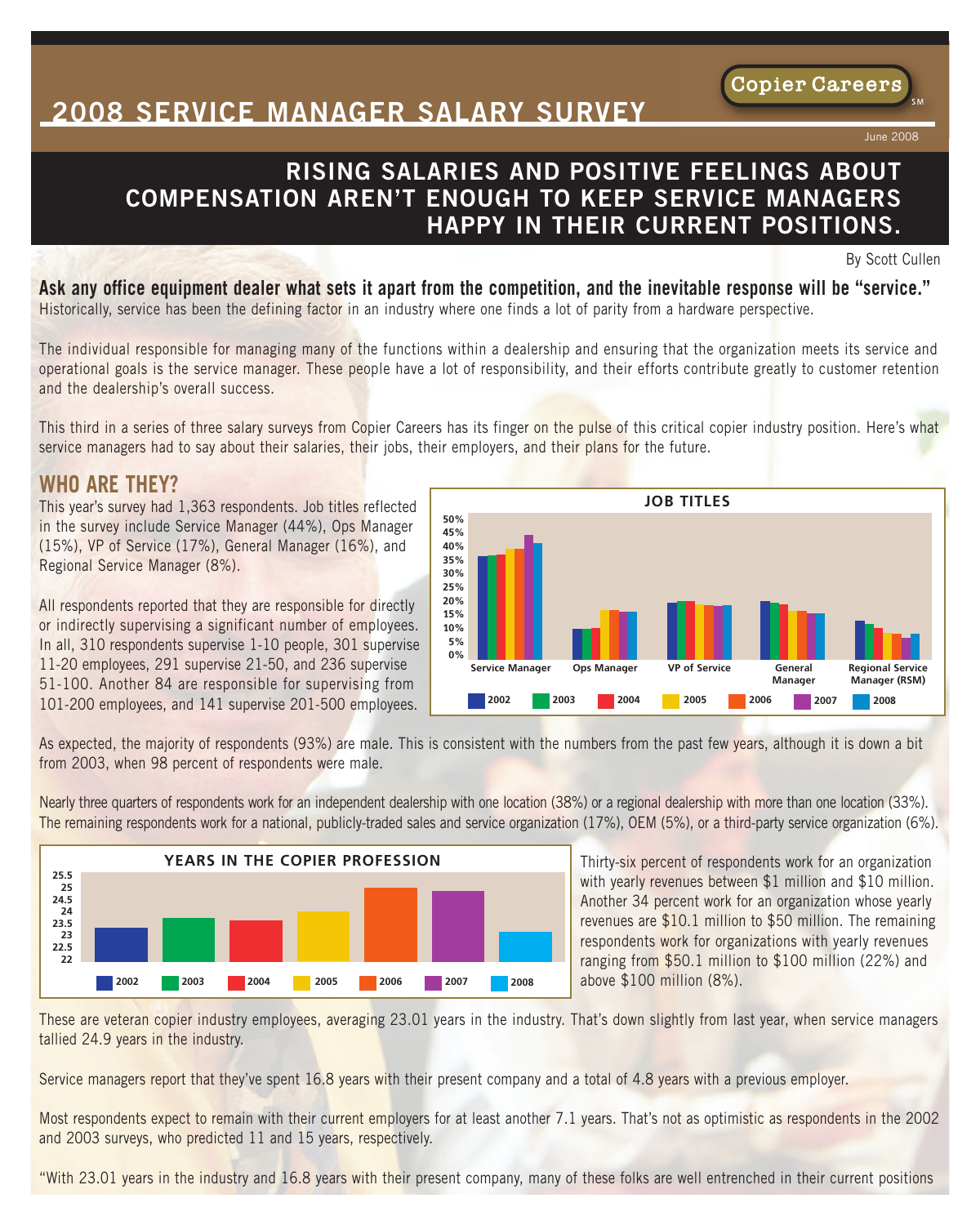#### **2008 COPIER CAREERS SERVICE MANAGER SALARY SURVEY** June 2008

and are probably thinking they'll remain there for some time," notes Dave Grandelis, director of recruiting for Copier Careers. "Of course, that optimism is somewhat inconsistent when we ask them whether or not they are looking for another job."

### **TIME CARDS**

Service managers are working longer hours than ever before. The average work week is now 51.2 hours, up from 49.1 hours last year. Until this year, the average number of hours worked has been fairly consistent, ranging from a low of 48 hours in 2002 to a high of 49.7 hours in 2005.

"We're seeing respondents in all of our surveys report that they are working 50 or more hours a week," says Paul Schwartz, president of Copier Careers. "For lack of a better term, it's 'Blackberry Syndrome.' There's no escaping e-mail. Everybody is working more hours now because everywhere you go you have access to e-mail."





### **MONEY MATTERS**

Annual base salaries vary depending on title. The most lucrative

position is VP of Service, with an annual base salary of \$79,621. That's followed by Ops Manager at \$79,063. General Managers are enjoying annual base salaries of \$77,318 and Regional Service Managers receive \$74,021. Picking up the rear are Service Managers, whose annual base salary is \$67,739. Note that these figures represent a national average and can vary dramatically from market to market.

All of these positions have seen an increase in base salary since last year's survey, with VP's of Service enjoying the largest increase at \$2,692, followed by Service Managers at \$2,605, Ops Managers at \$2,002, and General Managers at \$1,441. Regional Service Managers had the lowest yearly increase at \$1,379.

"Salaries have risen 2-4 percent across the board, and those numbers reflect what we've been seeing at Copier Careers," says Schwartz.



**100% 80% 60% 40% 20% 0% INDIRECT & NON-CASH REWARDS Health Benefits Company Car or Car Allowance 401(k) Match Company-Paid Phone/Fax/Cable Stock Purchase Plan Tuition Reimbursement Further Education/ Training 2002 2003 2004 2005 2006 2007 2008**

Back in 2002, annual base salaries were:

- Service Manager \$59,982
- Ops Manager \$70,392
- Regional Service Manager \$70,998
- General Manager \$71,454
- VP of Service \$72,300

Although the survey doesn't identify specific bonus figures, respondents were asked to identify the reasons they receive bonuses. Seventy-one percent receive a bonus for personal performance. Fifty-four percent receive a

> bonus from company profit sharing and 48 percent earn a bonus for completing project milestones. Nineteen percent are awarded bonuses for certification/training. The number of respondents receiving signing bonuses dropped this year from 12 percent to 9 percent, while those receiving retention bonuses grew from 9 percent to 11 percent.

> Copier Careers has noticed that employers are more frequently making counter-offers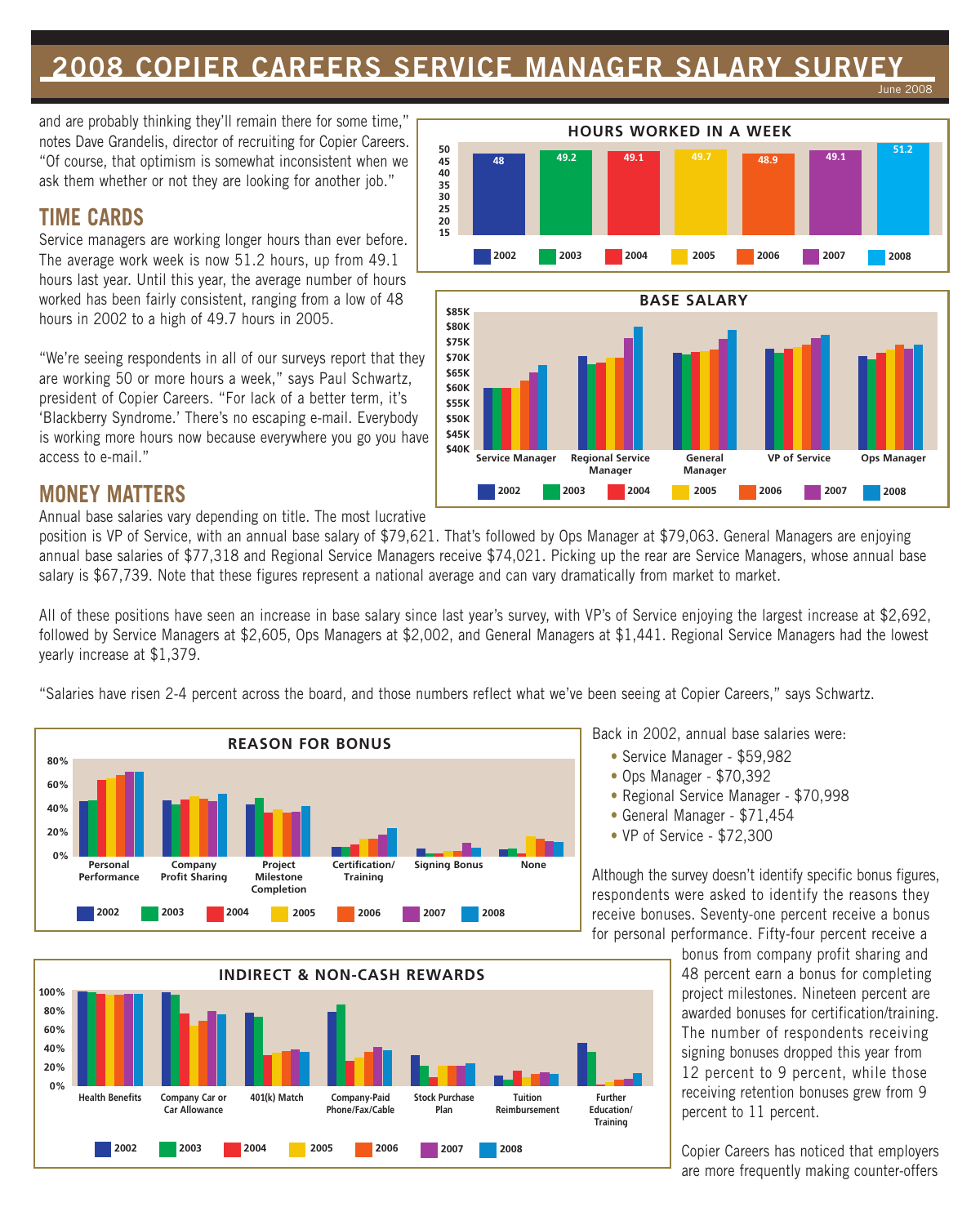# **2008 COPIER CAREERS SERVICE MANAGER SALARY SURVEY**

June 2008

to employees who threaten to change jobs. These counter offers could be considered a type of retention bonus.

"A couple of days ago, for example, an employer gave his employee a raise to prevent him from leaving," says Schwartz. "What this says is that the employer didn't recognize his employee's value until somebody else did."

Of the types of non-cash and indirect cash rewards received during the past 12 months, health benefits topped the list at 99 percent, followed by company cars or car allowances (74%), company-paid phone, fax, cable, modem, or DSL lines (36%), 401(k) matches (33%), and stock purchase plans (22%). All together, these awards total \$19,951, up \$985 from last year. In the 2002 survey, this figure topped out at \$28,121.

For those respondents fortunate enough to be granted stock options in the past 12 months, the current estimated value is \$7,099. Adjusted to reflect the changes in the economy and changes in the industry, the estimated value of stock options in 2002 was a significant \$53,234.



## **OTHER MATTERS**

When asked to select the seven things that matter most to them about their jobs from a list of 37 options, respondents chose benefits (91%), bonus opportunities (89%), financial stability of company (88%), base pay (81%), job stability (61%), prestige/reputation of company (55%), and recognition for work well done (52%). Rounding out the top 10 responses were "my opinion and knowledge are valued" (48%), "having the tools and support to do my job well" (45%), and involvement in company strategy in setting and determining goals (39%).

The biggest increases over last year were in "recognition for work well done" (13%), "financial stability of company" (7%), "prestige/reputation of company" (6%), and "involvement in company strategy in setting and determining goals" (6%).

### **SATISFACTION LEVELS**

Service managers are satisfied with their overall compensation packages. Seventeen percent say that they are "very satisfied" and 22 percent are "satisfied," while 39 percent are "neutral." Only 16 percent are "dissatisfied" and 6 percent "very dissatisfied," down 2 percent from the previous year.





"Many of these people realize that they are well compensated," says Grandelis. "From what we see here at Copier Careers, those numbers are in sync with what our clients are offering."

Asked how satisfied they are with all aspects of their jobs including compensation, benefits, and their overall employment relationship, 19 percent of respondents said they are "very satisfied," 25 percent "satisfied," and 23 percent "neutral." The remaining respondents are "dissatisfied" (21%) or "very dissatisfied" (12%).

Those responses aren't much different from what respondents were saying in 2002. That year, 34 percent were "very satisfied" and 22 percent "satisfied," with 21 percent "neutral." Twenty percent of 2002 respondents were "dissatisfied" and only 3 percent "very dissatisfied."